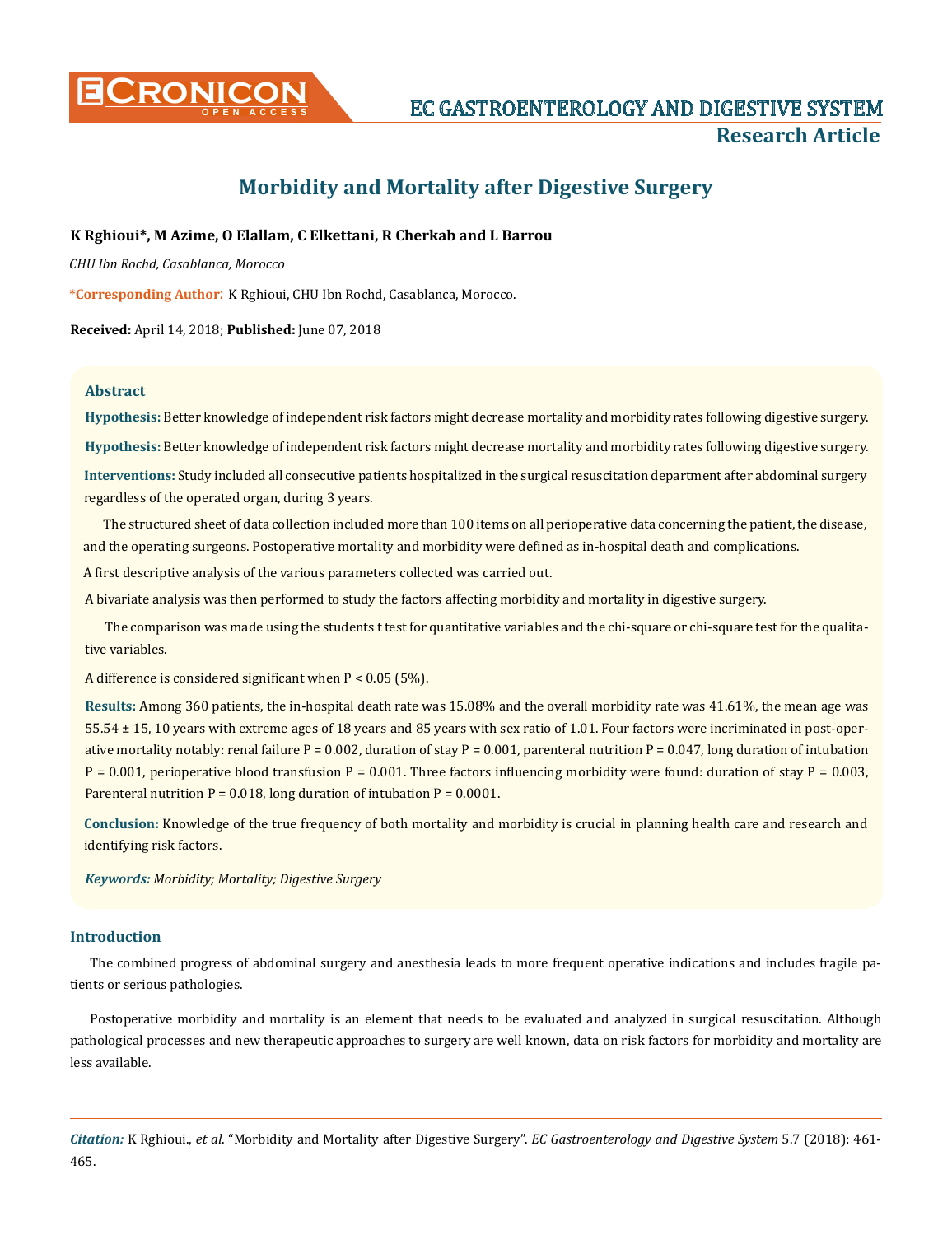In the wake of what has just been mentioned, it is clear that the objective of our work is to evaluate the postoperative morbidity and mortality rate and to identify the main predictors of postoperative morbidity and mortality in patients. Benefited from abdominal surgery and required a stay in surgical resuscitation.

# **Methodology**

# **Design**

This is a retrospective analytical study:

- **Study site:** Surgical resuscitation anesthesia service, of the University Hospital Center (CHU) Ibn Rochd of Casablanca.
- **Period of study:** It is spread over a period of 3 years from January 1, 2014 to December 31, 2016.

# **Patients**

This study involved 360 patients undergoing abdominal surgery who required a stay in the surgical anesthesia resuscitation department (Pavilion 17).

#### **Inclusion criteria**

- Our study was conducted in all the patients operated by the visceral surgery teams Wing1 and Wing3 at the central block.
- Included were all patients undergoing abdominal surgery who required a stay in intensive care.

#### **Exclusion criteria**

• We excluded patients operated by other teams and referred for additional support to resuscitation services.

# **Results**

The average age of the patients was 55.54 ± 15, 10 years with extreme ages of 18 years and 85 years. The maximum of morbidity and mortality concerns the age group greater than 60 years with a respective percentage of 37.88%, of which 179 men and 181 women is a sex ratio of 1.01. 229 of our 360 patients had a medical and/or surgical history of 39.61%. 93 patients had digestive ATCDs (21%) 55 had cardiovascular risk factors (12.2%), 40 patients were diabetic (11.2%), 26 patients had pneumatic ATCDs (6%). 131 patients had no ATCD. 299 or 83% of patients had no impaired consciousness, Most surgeons are Professors, 135 cases or 38%, have benefited from an intraoperative transfusion. In our series, 41.2% of the interventions were equitably interested in the two floors, mesocolic and sub mesocolic (148/359cas), we also counted 61 or 16.9% of the parietal interventions, and two other interventions endocrine. The stomach, the colon, the abdominal wall and the rectum/sigmoid, were the most operated organs (62%). Subtotal gastrectomy is the type of intervention that was most performed in our study. The abdominopelvic surgery sometimes requires heavy surgery (Table 1); more than 30% of patients have benefited from an intervention whose duration exceeds at least 4H. 144 patients presented one or more preoperative incidents, is 40%. Bleeding is the most frequent incident, 29% were transfused (Table 2). Most patients were ex-cased in the resuscitation department after transfer.286 patients benefited from a urinary survey with an average of 4.7 days. The use of vasoactive drugs was in 16% of patients including norepinephrine especially for patients who had hypotension following a hemorrhagic shock. 220 of our patients had a parenteral diet or a percentage of 61%, the in other words, 39% had enteral feeding. 273 of our patients had multimodal analgesia, or 76%, while the remaining 24% had epidural analgesia. It was noted that 110 of our patients had a postoperative transfusion, that is 31%. 99 of our patients received antibiotic therapy or a percentage of 28%. Betalactamines are the most used antibiotics postoperatively in abdominal surgery in the middle of the resuscitation. 83% of the patients were hospitalized less than 7 days in the resuscitation and then transferred to their services. Of the 360 patients undergoing abdominal surgery, the outcome was favorable in 189 patients, or 52% of cases. The urinary tract infections and the infection of the operating site are the nosocomial 2 infectious most encountered postoperatively in our study with respective percentages of 6.13% and 2.51%. We counted 39 respiratory complications, including 15 pleural effusions or 4.18%, 11 SDRA is 3.06%, 9 hypoxia is 2.51%, and 4 atelectasis. The main cardiovascular complications observed in our series are cardiac rhythm

*Citation:* K Rghioui., *et al*. "Morbidity and Mortality after Digestive Surgery". *EC Gastroenterology and Digestive System* 5.7 (2018): 461- 465.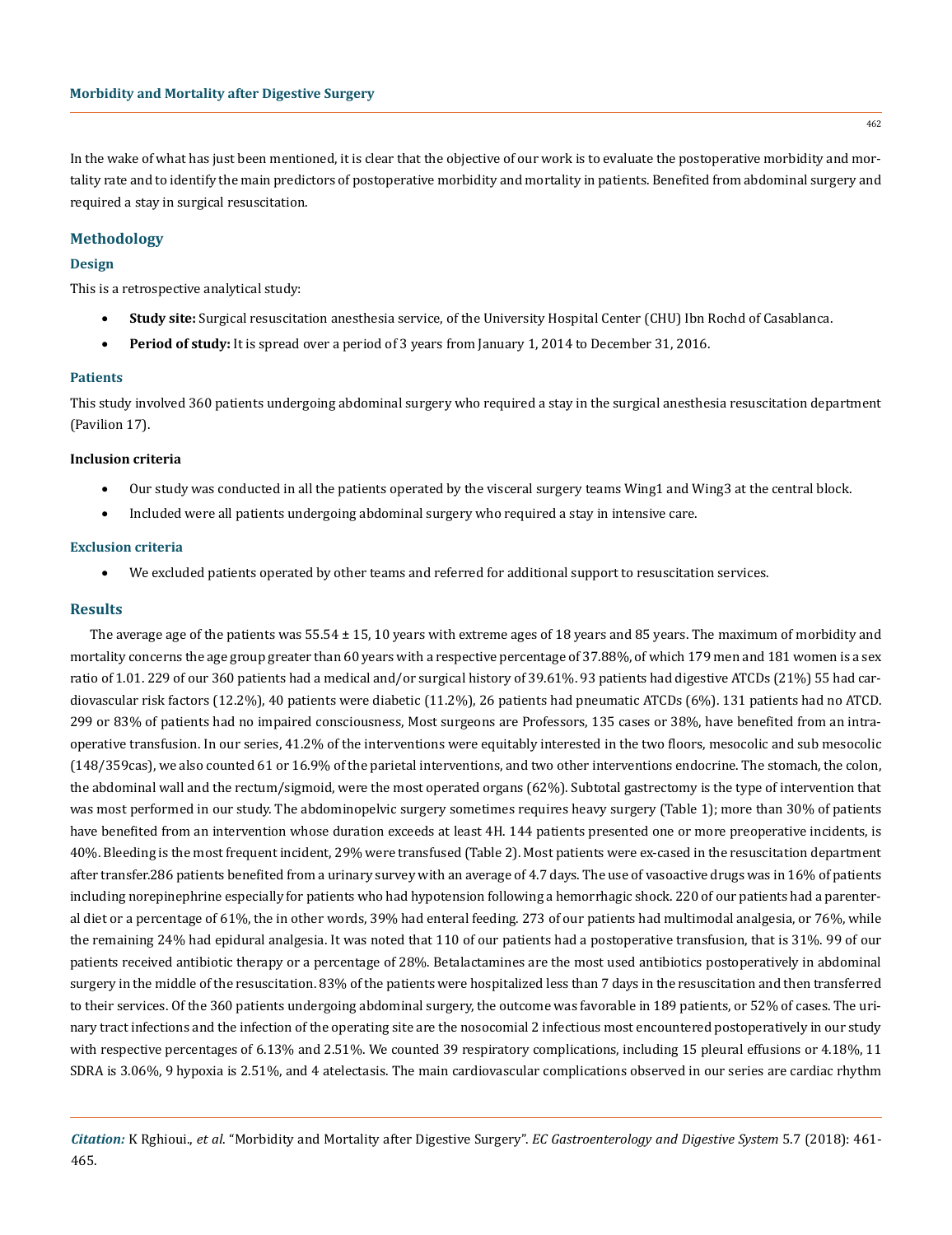disorders with an incidence of 7.52%. In our series, 21 patients had Neuropsychic complications, an incidence of 5.85%. The main complication is renal failure, occurring in 11 patients, an incidence of 3.06%. Peritoneal effusion occurred in 10 patients, an incidence of 2.79%, this complication occurred in 165 patients, an incidence of 45%. There was 52 deaths, an overall mortality of 15.08%. the most common death was septic shock, which is 8% (28 cases/360). In the majority of cases it started from the digestive system and much more rarely at the point of departure from the urine or the lungs. Other causes of death were dominated by heart shocks and hemorrhagic shocks.

| <b>Reason for hospitalisation</b> |                                                    | <b>Number of cases</b> |                |
|-----------------------------------|----------------------------------------------------|------------------------|----------------|
| Esophagus                         | Esophagus neoplasia (ADK, squamous cell carcinoma) | $\mathbf{0}$           | $\mathbf{0}$   |
| Stomach                           | Total gastrectomy                                  | 24                     | 80             |
|                                   | Subtotal gastrectomy                               | 50                     |                |
|                                   | Gastrodujejunal diversion                          | 6                      |                |
| Pancreas                          | pancreatectomy                                     | $\overline{c}$         | 15             |
|                                   | Cephalic duodeno-pancreatectomy DPC                | 10                     |                |
|                                   | Tm of the pancreas head                            | 3                      |                |
| Hepatic                           | Hepatectomy                                        | $\mathbf{1}$           | 22             |
|                                   | Hepatic diversion                                  | $\overline{4}$         |                |
|                                   | Intrahepatic carcinoma                             | $\bf{0}$               |                |
|                                   | Bisegmentectomie                                   | 9                      |                |
|                                   | Hydatid cyst of the liver                          | 6                      |                |
|                                   | Liver decompensation                               | $\overline{c}$         |                |
| Gallbladder                       | Cholecystectomy                                    | 22                     | 22             |
|                                   | <b>Biliary ADK</b>                                 | $\mathbf{0}$           |                |
| Spleen                            | splenectomy                                        | 4                      | 8              |
|                                   | Splenectomy                                        | 3                      |                |
| Grelocolique                      | Ileo-hemicolectomy/hemi colectomy                  | 34                     | 76             |
|                                   | Colic ADK                                          | $\overline{c}$         |                |
|                                   | <b>IBD</b>                                         | $\mathbf{0}$           |                |
|                                   | Choledocojejunal diversion                         | 3                      |                |
|                                   | Partial colectomy                                  | 12                     |                |
|                                   | Total colectomy                                    | 21                     |                |
|                                   | Gastric fistula                                    | $\mathbf{1}$           |                |
|                                   | Discharge colostomy                                | $\overline{2}$         |                |
|                                   | Acute intestinal obstruction                       | $\mathbf{1}$           |                |
| Proctologic                       | rectal ADK                                         | $\overline{4}$         |                |
|                                   | Abdominal perineal amputation                      | 13                     |                |
|                                   | Rectal resection                                   | 25                     | 42             |
| Gynecology                        | Hysterectomy                                       | 4                      | 4              |
| Adrenal                           | pheochromocytoma resection                         | $\overline{2}$         | 2              |
| Duodenum                          | Tumor duodenum                                     | 3                      | 3              |
| peritoneum                        | peritonitis                                        | 12                     | 13             |
|                                   | Peritoneal ADK                                     | $\mathbf{1}$           |                |
| Abdominopelvic mass               | Resection of an abdominopelvic tumor               | 26                     | 27             |
|                                   | Tumor of the abdominal wall                        | $\mathbf{1}$           |                |
| Hernia                            | Hernia of the white line                           | $\overline{7}$         | $\overline{7}$ |
| Eventration                       | Postoperative Eventration (EPO)                    | 21                     | 21             |
| <b>Explorative Laparotomy</b>     | <b>Explorative Laparotomy</b>                      | 19                     | 19             |

*Table 1: Reason for hospitalization.*

*Citation:* K Rghioui., *et al*. "Morbidity and Mortality after Digestive Surgery". *EC Gastroenterology and Digestive System* 5.7 (2018): 461- 465.

463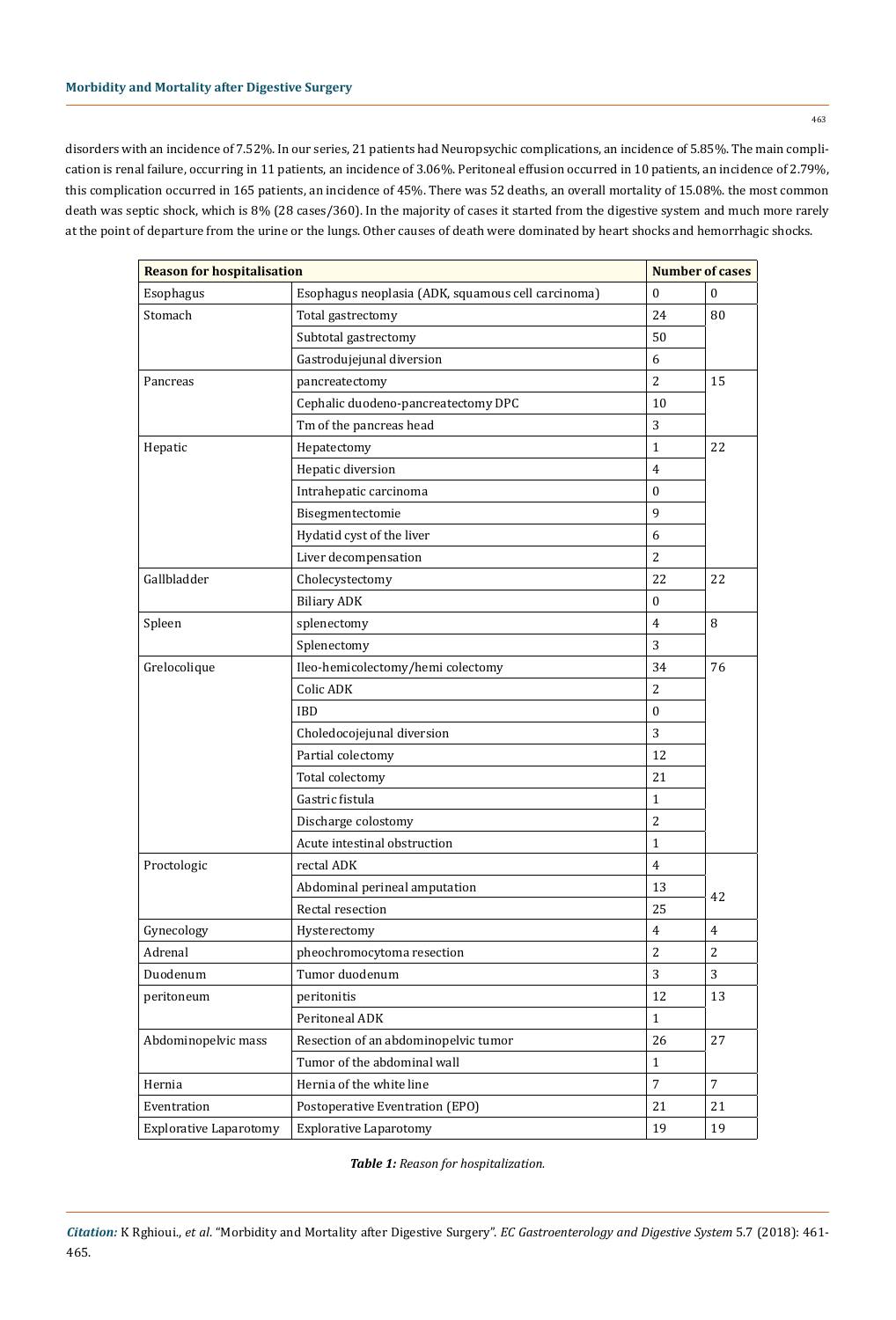| <b>Complication</b> |                         | <b>Number of cases</b> |
|---------------------|-------------------------|------------------------|
| Nothingness         |                         | 217                    |
| 1.                  | Bleeding                | 107                    |
| 2.                  | Hemodynamic instability | 31                     |
| 3.                  | Rhythmic disorders      |                        |
| 4.                  | Respiratory distress    | 2                      |
| 5.                  | Iatrogenic perforation  | 3                      |
| 6.                  | Hydrocholecystite       |                        |
| 7.                  | Pulmonary embolism      |                        |
| 8.                  | Skin allergy            |                        |
| 9.                  | Anaphilactic shock      |                        |

*Table 2: Intraoperative complications.*

#### **Discussion**

The statistical analysis in our series found that age is not a factor that influences the rate of postoperative morbidity ( $P = 0.338$ ), nor that of postoperative mortality ( $P = 0.187$ ). However, age is used as a predictor of morbidity and mortality by other studies, particularly after colorectal surgery [1]. In our study, however, the sex of the patients is not a factor that influences the postoperative morbidity rate (P 0.398) or the postoperative mortality rate (P = 0.406). Nevertheless, the meta-analysis, involving 18 studies and 3,359 patients [2], argues for a slight increase in the risk for females. With respect to history, diabetes is not a factor that influences the rate of postoperative morbidity (P 0.314) or postoperative mortality (P = 0.847) [3]. One study found that 3% of patients having developed postoperative respiratory complications are asthmatics [4]. Other reviews, however, claim that asthma is not a risk factor for postoperative respiratory complications [5]. These findings are consistent with the results of our analytical study, where asthma is not a factor that influences the rate of postoperative morbidity (P 0.453) and postoperative mortality (P = 0.729). Statistical analysis in our study found that pre-existing renal failure is not a factor that influences postoperative morbidity (P 0.376) significantly influenced the rate of postoperative mortality  $(P = 0.002)$ , a univariate analysis, showed preoperative renal dysfunction  $(p = 0.019)$ , as an independent preoperative factor [6]. in the literature, no study specifies the influence of the operated organ on the postoperative morbidity and mortality rate in abdominal surgery. In our series, interventions do not influence either the morbidity rate ( $P = 0.298$ ) or the mortality rate ( $P = 0.080$ ). A long stay in intensive care is associated with a poor prognosis in the short and long term [7], In our series, the length of stay did not significantly influence the morbidity rate ( $P = 0.003$ ), and thus the rate of mortality ( $P = 0.001$ ). The postoperative mechanical ventilation should be as short as possible because of its effects on the occurrence of nosocomial pneumonia and bronchial fistulas. The contribution of noninvasive ventilation (NIV) seems to be interesting in this postoperative context [8]. In our series, mechanical ventilation did influence the morbidity rate (P = 0.001), and thus the mortality rate ( $P = 0.001$ ). In abdominal surgery, in patients over 40 years of age, with or without heparin prophylaxis, FORSBERC and TERNEREN [127] note a much higher risk of postoperative complications (p < 0.001) when operating time exceeding 100 min. Transfusions are needed. In our study, the use of preoperative transfusion significantly influenced the mortality rate  $(P = 0.001)$ , but did not influence the morbidity rate  $(P = 0.193)$ . Parenteral nutrition did not change postoperative mortality [9], but decreases postoperative infectious morbidity [10,11]. The parenteral route is indicated only when the digestive tract is not usable. The enteral route is recommended first-line when the anatomic and functional state of the digestive tract allows it. Compared with parenteral nutrition, its efficacy seems to be superior [12,13], its morbidity and cost are lower [11]. In our study, the type of diet used, influenced the mortality rate ( $P = 0.047$ ) and the morbidity rate ( $P = 0.018$ ).

*Citation:* K Rghioui., *et al*. "Morbidity and Mortality after Digestive Surgery". *EC Gastroenterology and Digestive System* 5.7 (2018): 461- 465.